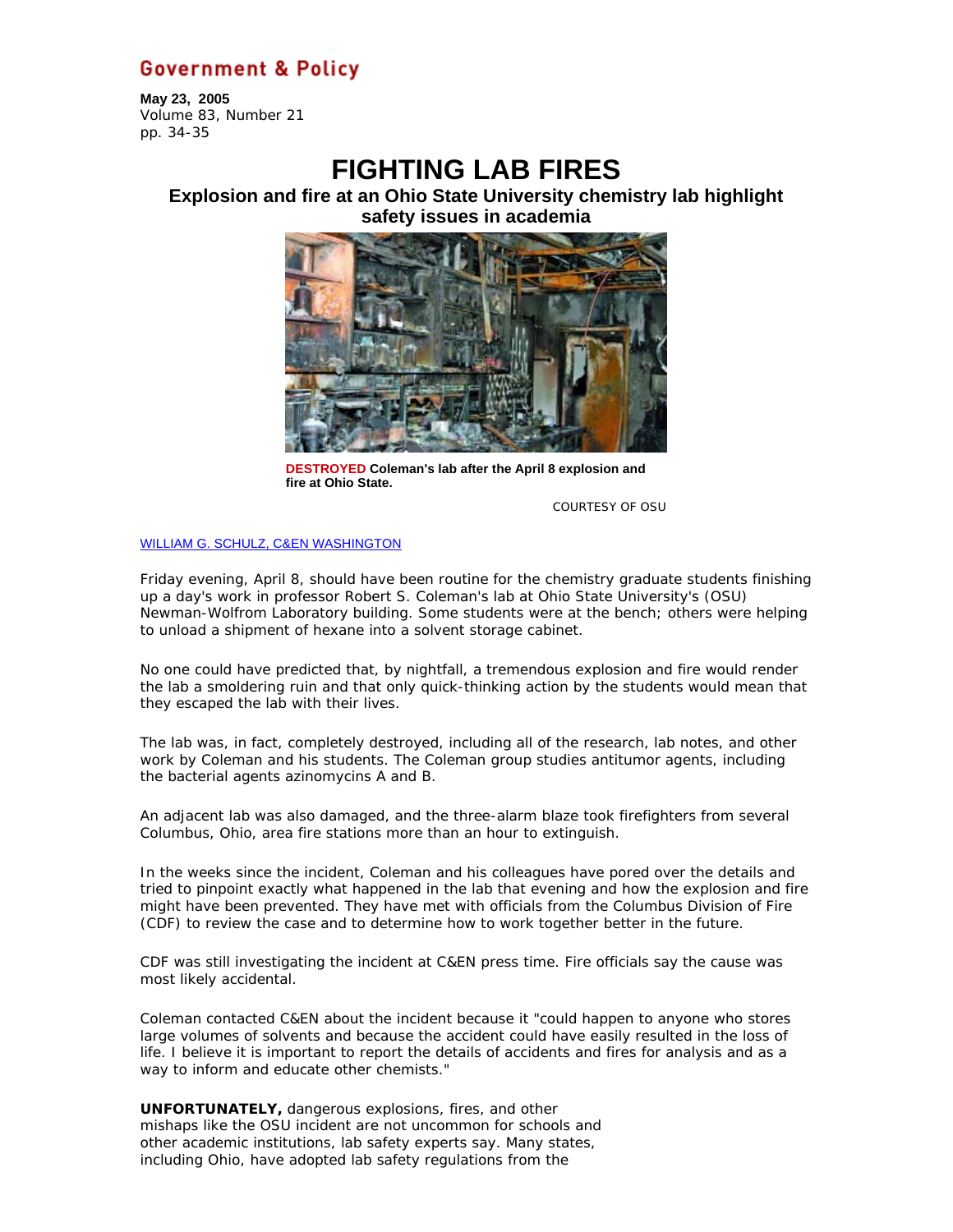federal Occupational Safety & Health Administration (OSHA), yet preventable accidents that maim and kill people continue to happen, sometimes with alarming frequency.

Coleman says it is often too expensive to fully implement safety regulations in academia.

Schools have a 10 to 50 times greater frequency of accidents than does the chemical industry, lab safety expert James A. Kaufman says. "It's 100 to 500 times greater than in places like Dow and DuPont," he adds. "I learned more about safety in my first day at Dow than I had in 25 years at school."

Kaufman, now retired from academia and industry, is president and chief executive officer of the Natick, Mass.-based Laboratory Safety Institute. The LSI website (www.labsafety.org) includes a free downloadable brochure on lab safety guidelines. Kaufman conducts workshops and seminars on lab safety year-round at colleges and universities nationwide.



**UNDER INVESTIGATION A collapsed shelf in a solvent storage cabinet is implicated in the fire incident.**

COURTESY OF OSU

At OSU, Kaufman says, "they were lucky." He says academics are often unwilling to follow rigorous safety protocols established by someone else because it's just not part of the culture. For graduate students, he says the situation is even worse.

"Ninety-five percent of the graduate students I have polled said they would not report a safety hazard" because they fear reprisals from faculty or staff, Kaufman recounted.

But Kaufman believes this difficult situation can change and that accidents and injuries can be prevented with greater awareness of lab safety issues and knowledge of simple but effective procedures. More frequent lab safety inspections is one of the easiest measures to establish, he says.

"When I talk to people about lab safety," says Michael J. Halligan, associate director for environmental health and safety at the University of Utah, "I tell them it almost always comes back to paying attention to proper procedure."

For example, Halligan says, people working in labs should never reuse copper tubing. In an accident at Utah, he says, copper tubing was reused for a laboratory hydrogen line, and it was run next to an electrical switch. A pinhole leak in the copper pipe led to an explosion and fire that could have been prevented if someone had just spent a few dollars for new tubing.

Halligan says it's probably true that academic labs have more accidents than industrial labs, but they tend to be smaller scale. Academic labs seldom work with the quantity of materials or scale of processes that are common in industrial lab work. And below a certain magnitude, accidents at academic labs do not have to be reported to state or federal agencies.

General security of laboratory buildings is a big topic right now, he continues, especially since the terrorist attacks of Sept. 11, 2001. He can give few details--another security precaution- but he says at the University of Utah and many other institutions security is often about controlling access. Key card locks for laboratories are becoming commonplace, he says, and they have the added benefit of documenting who is entering and exiting university buildings.

OSU officials estimate that 90% of their labs are in compliance with OSHA regulations. What's more, OSU graduate students are required to take a course in lab safety. In fact, Coleman and others say it is that training that helped prevent serious injury in the April 8 incident.

Still, OSU officials concede that greater vigilance, including more routine inspections of labs and lab equipment, might have prevented the incident altogether.

The OSU students recount what happened on April 8. Both students agreed to speak with C&EN on the condition that they remain anonymous.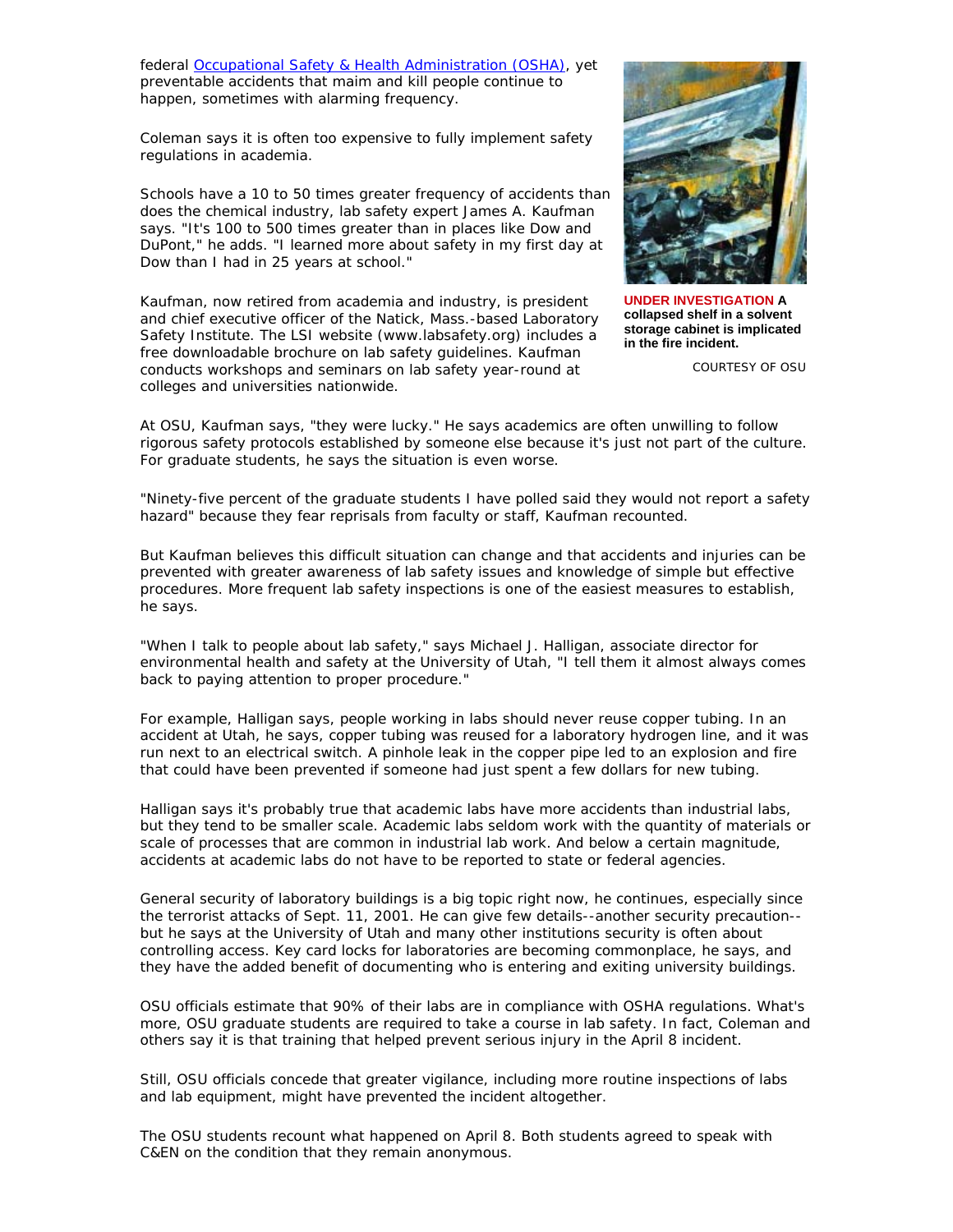"I was loading solvent bottles to the top shelf" of a solvent storage cabinet, the first student explains. "I loaded 12 bottles, and as I put the 12th bottle up, the shelf collapsed. There were large amounts of hexane on the floor, and my jeans were soaked.

"This has happened before," he continues, "and it's not something where you get too alarmed. I was more concerned about breathing the vapors, and I noticed I had a small cut on my arm. Within five minutes, the explosion occurred."

"We were unpacking shipments from Fisher [Scientific]," says another student, telling the story from her perspective. "There were 10 to 12 bottles of hexane.

"We were getting ready to leave and [the first student] offered to help unload the shipment," she continues. "When I came back with a cart, the shelf had broken and his arm was cut. I said, 'Why don't we all go down to the group room?' "

And with that, the 11 students left the lab--especially, they say, as the fumes from the hexane were becoming overpowering.

As she was going to call Coleman, the second student says, "I saw [the first student] run out of the lab yelling fire. I saw flames lick out from under the door. I could hear it as each bottle started exploding."

"We had put out a number of other fires in the lab," the first student says. "This was such a large explosion that we didn't even bother to go back to the lab."





**Coleman Herrington Kaufman** COURTESY OF OSU COURTESY OF OSU COURTESY OF

LABORATORY SAFETY INSTITUTE

**THE STUDENTS** used their cell phones to dial 911 and Coleman. He rushed to the lab from another part of the campus, making it in time to greet firefighters who were responding to the scene.

"We were met by people coming out of the building as well as by Dr. Coleman," says CDF Battalion Chief Kevin M. O'Connor, one of the first responders on the scene. "Coleman advised us as to what was in the lab--40-plus liters of hexane."

Everyone who was there says it was a chaotic scene of some 20 fire trucks and equipment. With Coleman's information about all of the chemicals that were in the lab, firefighters switched from the water they were initially using, to dry powder extinguisher, and finally to chemical foam, which eventually put out the blaze.

Total damage estimates range from \$200,000 to \$300,000.

"This was a big deal," O'Connor says. "We had approximately 84 firefighting personnel at the fire, and that's probably a low number. A lot of people did the right thing, especially immediate evacuation of the lab."

In addition to the student who cut his arm, several firefighters required treatment, for inhalation of smoke and/or chemical fumes from the fire. Both OSU and CDF officials say all injuries were minor.